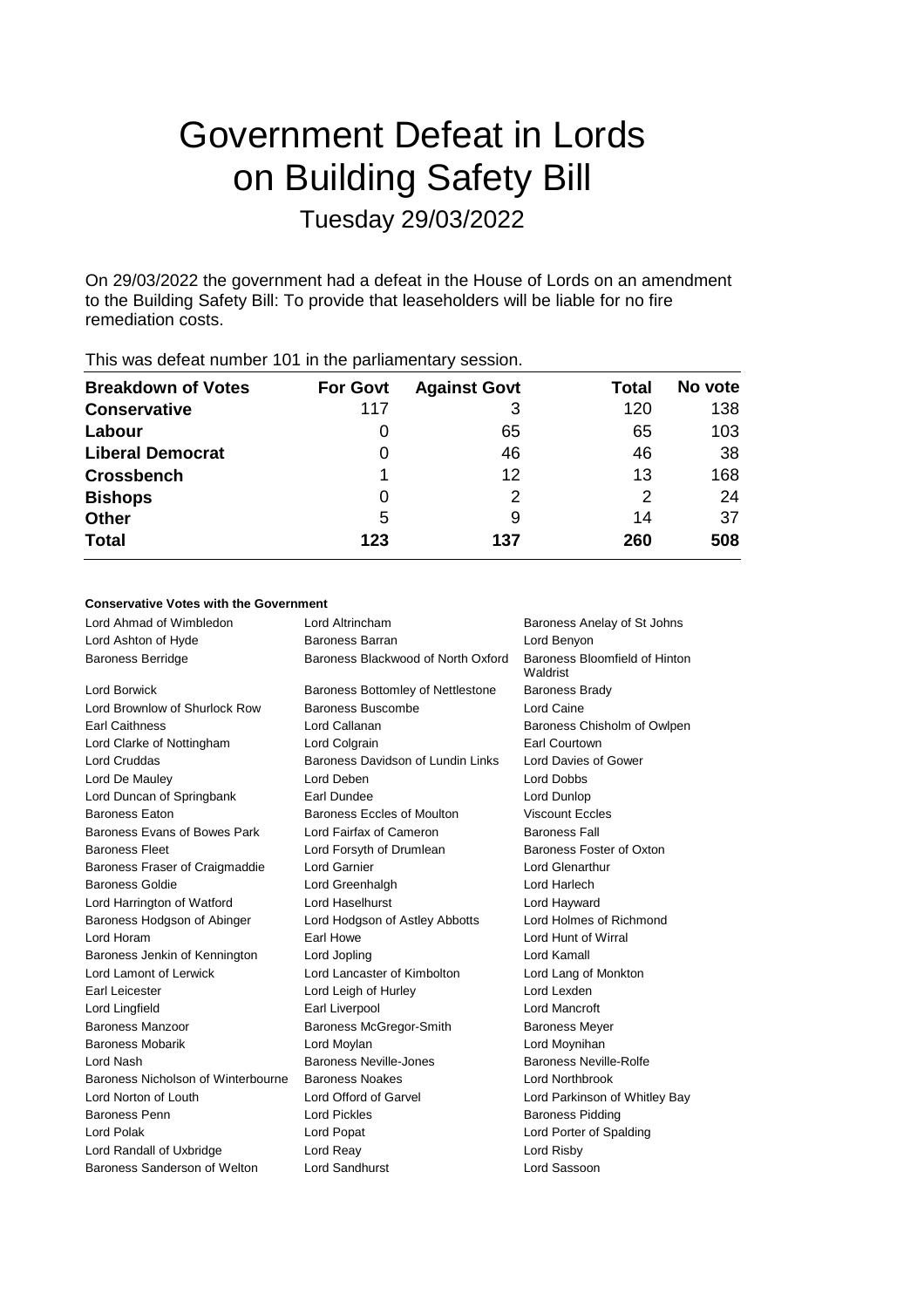Baroness Sater **Baroness Scott of Bybrook** Baroness Seccombe Lord Sharpe of Epsom Lord Sherbourne of Didsbury Lord Shinkwin Lord Smith of Hindhead Lord Stewart of Dirleton Lord Strathcarron Lord Strathclyde Baroness Stroud Baroness Sugg Lord Trefgarne Viscount Trenchard Lord Udny-Lister Baroness Vere of Norbiton Baroness Verma Lord Wasserman Lord Wei **Lord Willetts** Lord Wharton of Yarm **Lord Willetts** Baroness Williams of Trafford Lord Wolfson of Tredegar Baroness Wyld

#### **Conservative Votes against the Government**

Lord Blencathra Lord Kirkhope of Harrogate Lord Young of Cookham

### **Labour Votes with the Government**

#### **Labour Votes against the Government**

Baroness Adams of Craigielea Lord Anderson of Swansea Lord Bassam of Brighton Lord Berkeley **Baroness Blake of Leeds** Baroness Blower Lord Boateng Lord Bradley Lord Bragg Lord Browne of Ladyton **Lord Campbell-Savours** Baroness Chakrabarti Lord Clark of Windermere **Lord Coaker Baroness Corston** Baroness Donaghy Baroness Drake Lord Dubs Lord Elder Lord Foulkes of Cumnock Baroness Golding Lord Grocott Lord Hacking Viscount Hanworth Lord Harris of Haringey **Baroness Hayman of Ullock** Baroness Healy of Primrose Hill Lord Hendy Baroness Henig Lord Howarth of Newport Baroness Jones of Whitchurch Lord Kennedy of Southwark Lord Khan of Burnley Baroness Kingsmill **Lord Knight of Weymouth** Lord Lennie Lord Liddle Lord Maxton Lord McAvoy Baroness McIntosh of Hudnall Baroness Merron Baroness Method Rurphy of Torfaen Baroness Osamor **Example 2** Lord Pendry **Constructs** Baroness Pitkeathley Lord Ponsonby of Shulbrede Baroness Quin Baroness Ramsay of Cartvale Baroness Ritchie of Downpatrick Lord Rooker Lord Rosser Baroness Sherlock **Baroness Sherlock** Lord Sikka **Baroness Smith of Basildon** Viscount Stansgate **Lord Touhig Lord Triesman** Lord Triesman Lord Tunnicliffe **Lord Constructs** Lord Watson of Invergowrie Lord Watts Baroness Wheeler **Lord Whitty Lord Whitty Baroness Wilcox of Newport** Lord Wood of Anfield Baroness Young of Old Scone

#### **Liberal Democrat Votes with the Government**

#### **Liberal Democrat Votes against the Government**

- Lord Addington Lord Alderdice Lord Allan of Hallam Baroness Bakewell of Hardington Mandeville Lord Clement-Jones **Lord Dholakia Baroness Featherstone** Lord Foster of Bath Lord Fox Lord German Lord Goddard of Stockport **Baroness Grender** Baroness Hamwee Baroness Harris of Richmond Baroness Humphreys Lord Hussain Baroness Hussein-Ece Baroness Jolly Lord Jones of Cheltenham Baroness Kramer **Lord Marks of Henley-on-Thames** Lord Newby Baroness Northover Lord Oates Lord Paddick Lord Palmer of Childs Hill Baroness Parminter Baroness Pinnock Baroness Randerson Lord Redesdale Lord Scriven Baroness Sheehan **Baroness Smith of Newnham** Lord Stoneham of Droxford Lord Strasburger **Lord Stunell** Lord Stunell Baroness Suttie Lord Teverson **Baroness Thomas of Winchester** Lord Thomas of Gresford Lord Tope Baroness Tyler of Enfield Lord Wallace of Saltaire Baroness Walmsley
	-

Baroness Barker Baroness Brinton

**Crossbench Votes with the Government** Viscount Craigavon